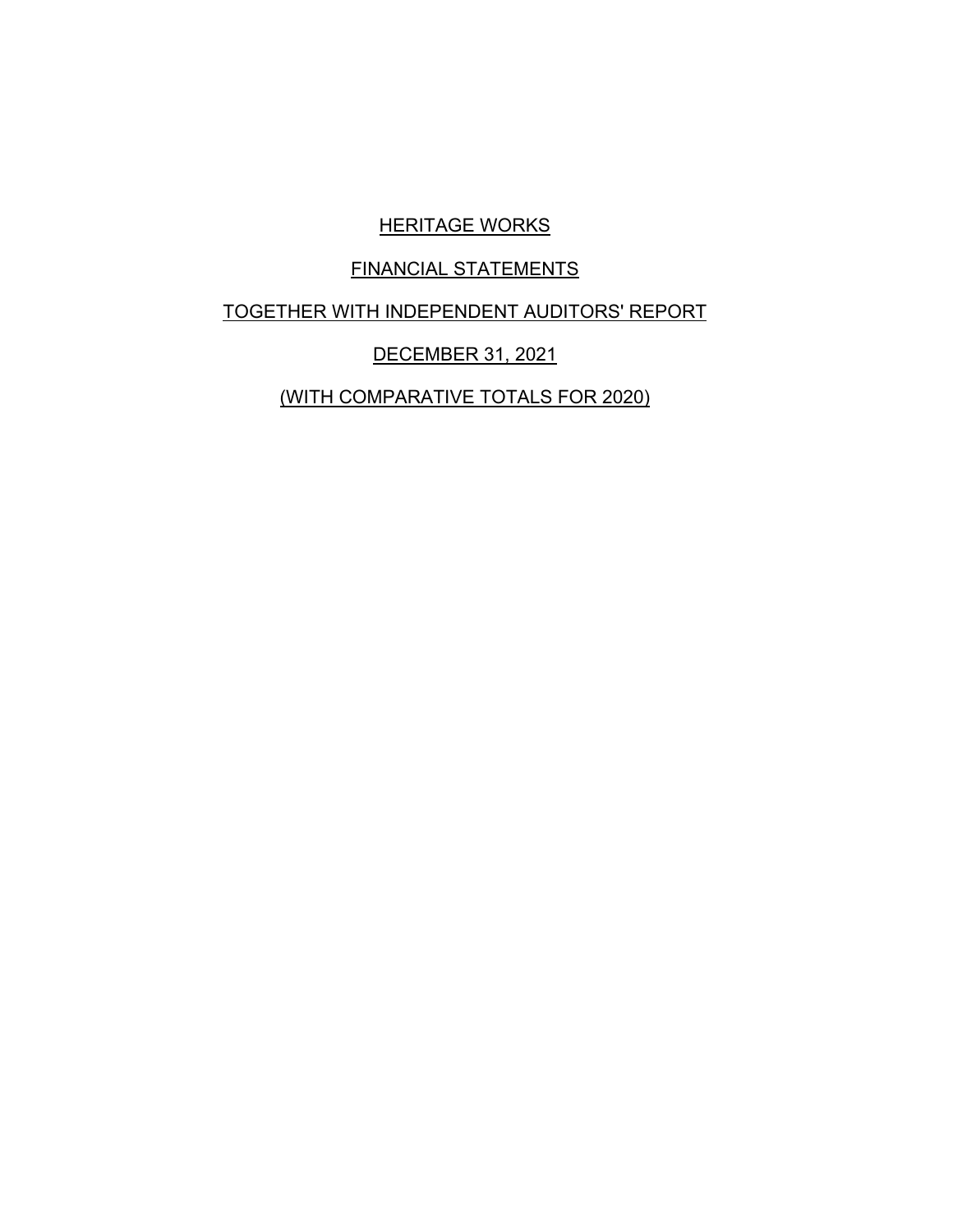# **HERITAGE WORKS** FINANCIAL STATEMENTS DECEMBER 31, 2021 (WITH COMPARATIVE TOTALS FOR 2020)

# TABLE OF CONTENTS

|                                         | Page(s) |
|-----------------------------------------|---------|
| <b>Independent Auditors' Report</b>     | $1 - 2$ |
| <b>Statement of Financial Position</b>  | 3       |
| <b>Statement of Activities</b>          | 4       |
| <b>Statement of Functional Expenses</b> | 5       |
| <b>Statement of Cash Flows</b>          | 6       |
| <b>Notes to Financial Statements</b>    | 7-15    |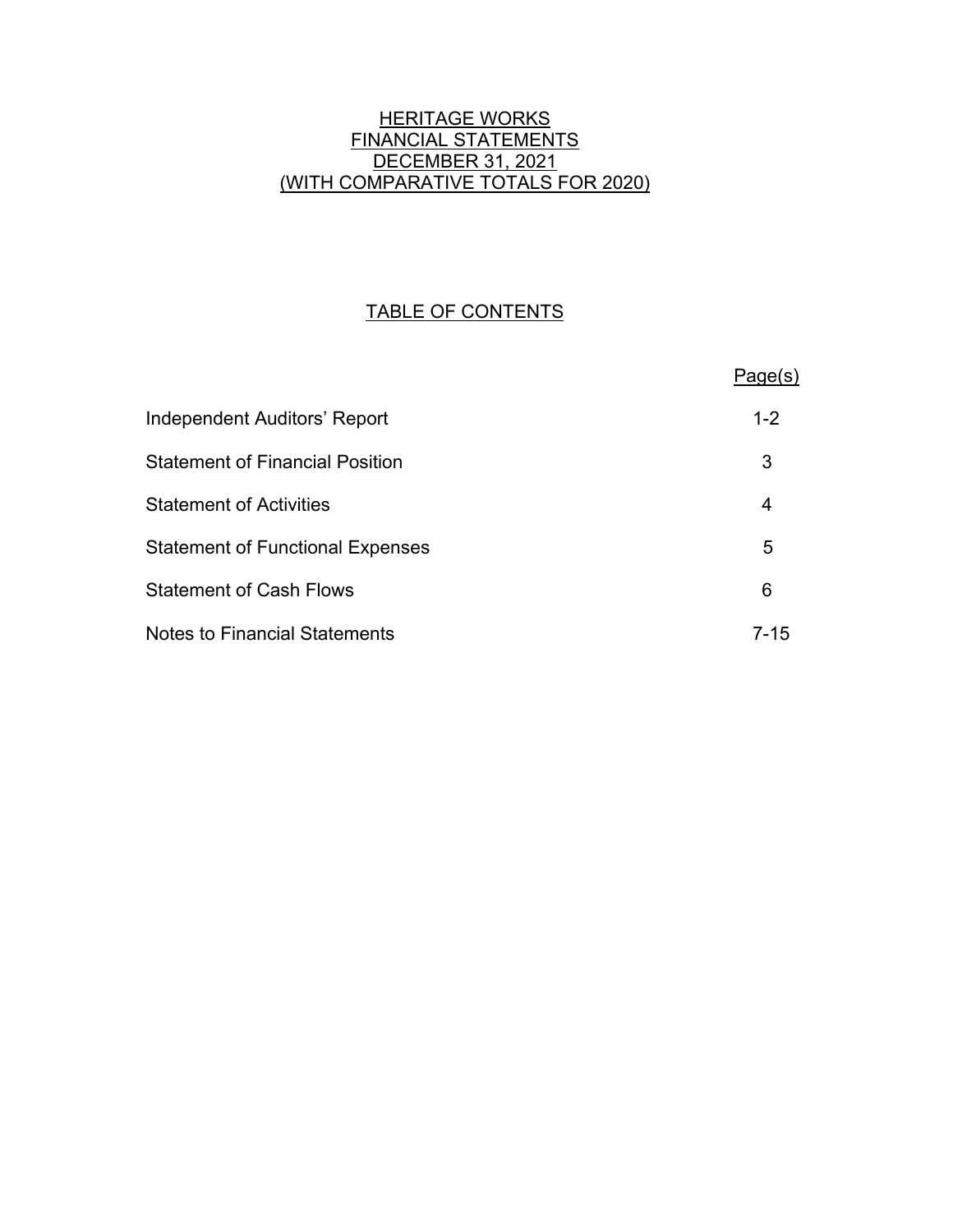

#### INDEPENDENT AUDITORS' REPORT

To the Board of Directors of Heritage Works

#### **Opinion**

We have audited the accompanying financial statements of Heritage Works (a nonprofit corporation)(the "Corporation"), which comprise the statement of financial position as of December 31, 2021, and the related statements of activities, functional expenses, and cash flows for the year then ended, and the related notes to the financial statements.

In our opinion, the financial statements referred to above present fairly, in all material respects, the financial position of the Corporation as of December 31, 2021, and the changes in net assets and its cash flows for the year then ended in accordance with accounting principles generally accepted in the United States of America.

#### **Basis for Opinion**

We conducted our audit in accordance with auditing standards generally accepted in the United States of America. Our responsibilities under those standards are further described in the Auditor's Responsibilities for the Audit of the Financial Statements section of our report. We are required to be independent of the Corporation and to meet our other ethical responsibilities in accordance with the relevant ethical requirements relating to our audit. We believe that the audit evidence we have obtained is sufficient and appropriate to provide a basis for our audit opinion.

#### **Responsibilities of Management for the Financial Statements**

Management is responsible for the preparation and fair presentation of the financial statements in accordance with accounting principles generally accepted in the United States of America, and for the design, implementation, and maintenance of internal control relevant to the preparation and fair presentation of financial statements that are free from material misstatement, whether due to fraud or error.

In preparing the financial statements, management is required to evaluate whether there are conditions or events, considered in the aggregate, that raise substantial doubt about the Corporation's ability to continue as a going concern within one year after the date that the financial statements are available to be issued.

#### **Auditor's Responsibilities for the Audit of the Financial Statements**

Our objectives are to obtain reasonable assurance about whether the financial statements as a whole are free from material misstatement, whether due to fraud or error, and to issue an auditor's report that includes our opinion. Reasonable assurance is a high level of assurance but is not absolute assurance and therefore is not a guarantee that an audit conducted in accordance with generally accepted auditing standards will always detect a material misstatement when it exists. The risk of not detecting a material misstatement resulting from fraud is higher than for one resulting from error, as fraud may involve collusion, forgery, intentional omissions, misrepresentations, or the override of internal control. Misstatements, including omissions, are considered material if there is a substantial likelihood that, individually or in the aggregate, they would influence the judgment made by a reasonable user based on the financial statements.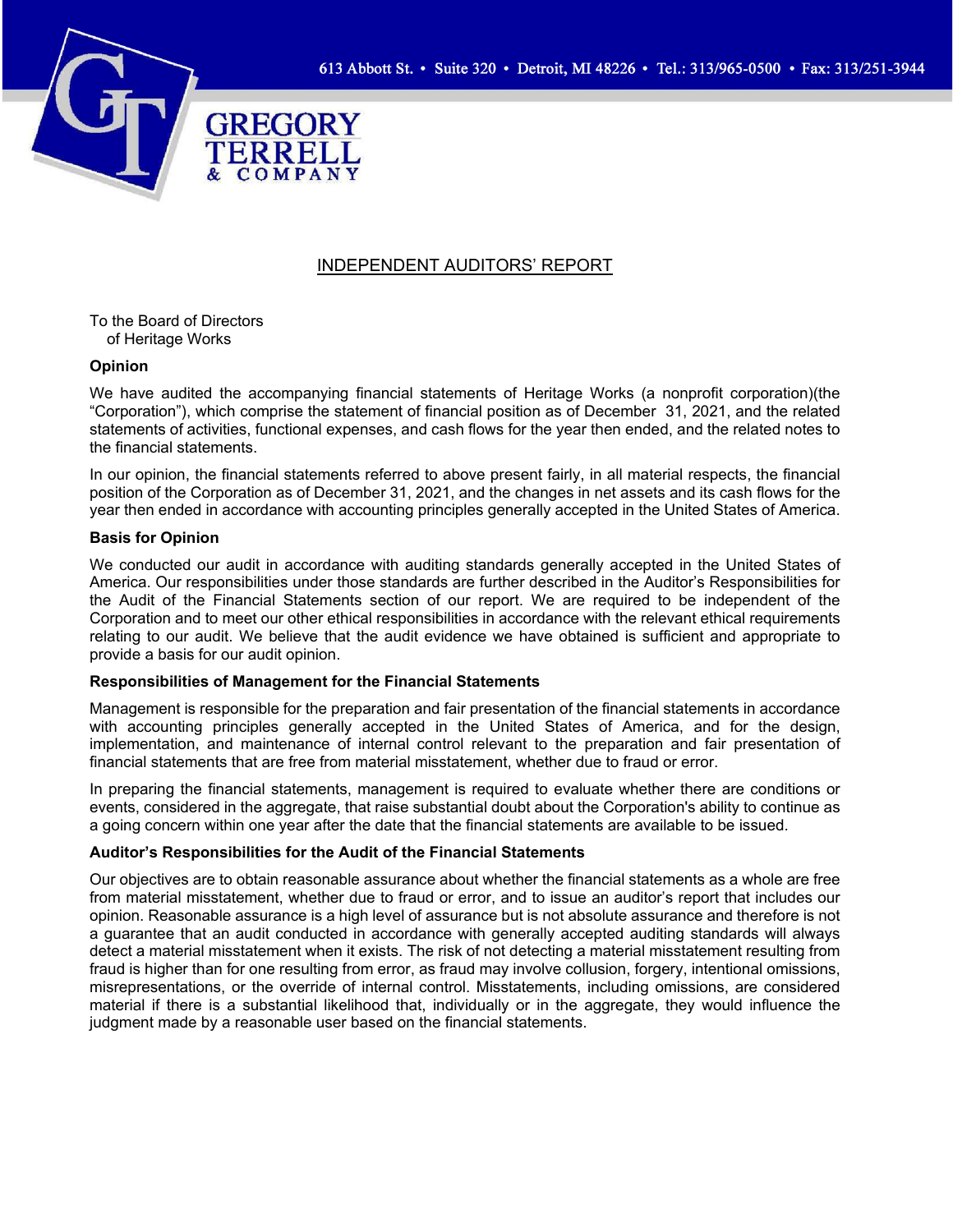In performing an audit in accordance with generally accepted auditing standards, we:

- Exercise professional judgment and maintain professional skepticism throughout the audit.
- Identify and assess the risks of material misstatement of the financial statements, whether due to fraud or error, and design and perform audit procedures responsive to those risks. Such procedures include examining, on a test basis, evidence regarding the amounts and disclosures in the financial statements.
- Obtain an understanding of internal control relevant to the audit in order to design audit procedures that are appropriate in the circumstances, but not for the purpose of expressing an opinion on the effectiveness of the Corporation's internal control. Accordingly, no such opinion is expressed.
- Evaluate the appropriateness of accounting policies used and the reasonableness of significant accounting estimates made by management, as well as evaluate the overall presentation of the financial statements.
- Conclude whether, in our judgment, there are conditions or events, considered in the aggregate, that raise substantial doubt about the Corporation's ability to continue as a going concern for a reasonable period of time.

We are required to communicate with those charged with governance regarding, among other matters, the planned scope and timing of the audit, significant audit findings, and certain internal control related matters that we identified during the audit.

#### **Report on Summarized Comparative Information**

We have previously audited the Corporation's 2020 financial statements, and we expressed an unmodified audit opinion on those audited financial statements in our report dated April 17, 2021. In our opinion, the summarized comparative information presented herein as of and for the year ended December 31, 2020, is consistent, in all material respects, with the audited financial statements from which it has been derived.

**GREGORY TERRELL & COMPANY** Certified Public Accountants Detroit, Michigan

April 9, 2022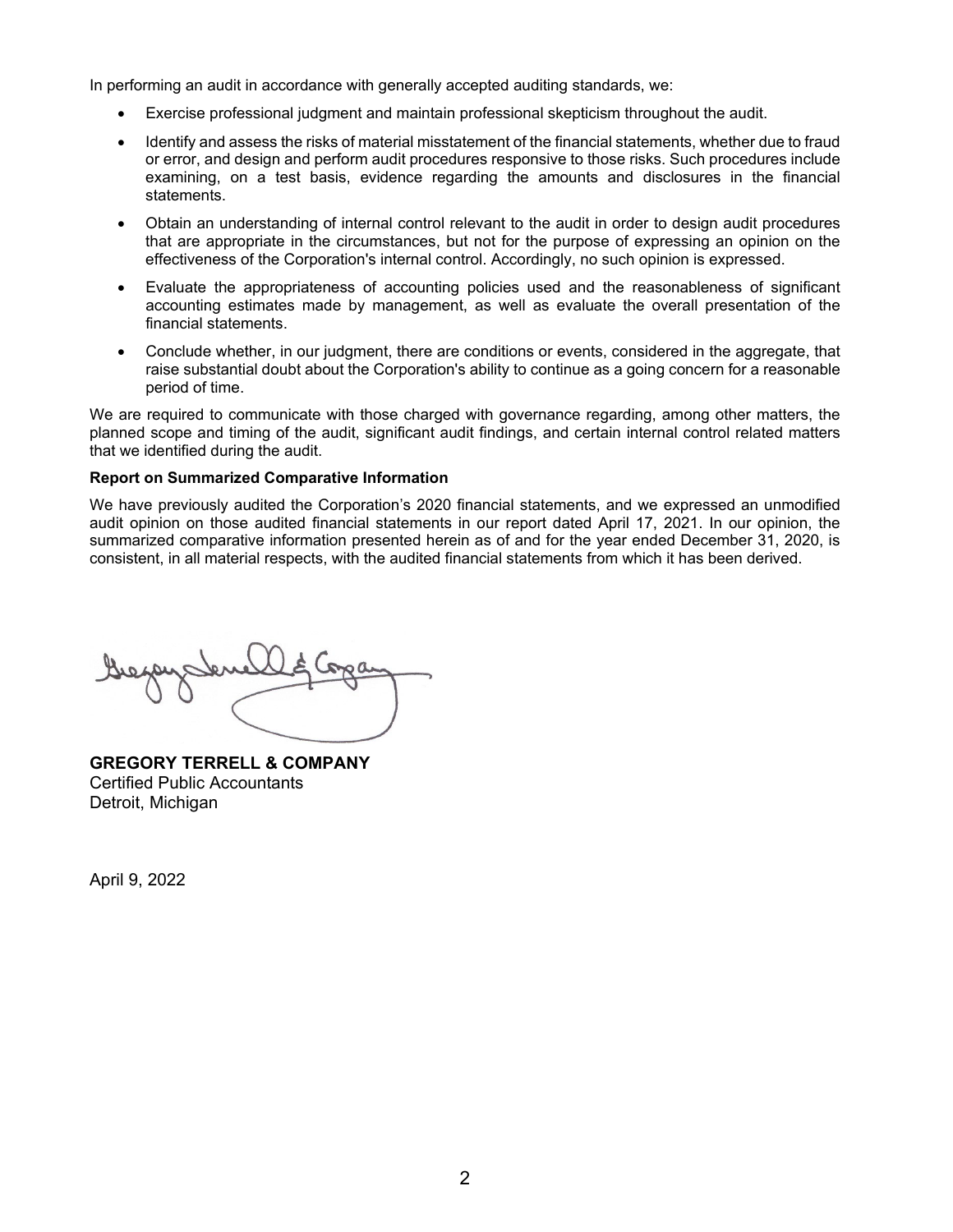# **HERITAGE WORKS** STATEMENT OF FINANCIAL POSITION DECEMBER 31, 2021 (WITH COMPARATIVE TOTALS FOR 2020)

# **ASSETS**

|                                        | 2021          | 2020 |         |  |
|----------------------------------------|---------------|------|---------|--|
| <b>ASSETS</b>                          |               |      |         |  |
| Cash                                   | \$<br>336,840 | \$   | 154,469 |  |
| <b>Grants and Contracts Receivable</b> | 219,821       |      | 80,900  |  |
| Pledges Receivable                     | 2,104         |      | 1,552   |  |
| <b>Security Deposits</b>               | 663           |      | 663     |  |
| Property and Equipment (net)           | 4,026         |      | 3,372   |  |
| Total Assets                           | \$<br>563,454 | £.   | 240,956 |  |

# **LIABILITIES AND NET ASSETS**

#### **LIABILITIES**

| <b>Accounts Payable</b>                | \$<br>1,744   | \$ | 50      |
|----------------------------------------|---------------|----|---------|
| Paycheck Protection Program Loan (PPP) | 21,200        |    |         |
| <b>Accrued Payroll Payable</b>         | 9,090         |    | 3,024   |
| Total Liabilities                      | \$<br>32,034  | S  | 3,074   |
| <b>NET ASSETS</b>                      |               |    |         |
| <b>Without Donor Restrictions</b>      | \$<br>193,097 | \$ | 7,659   |
| <b>With Donor Restrictions</b>         | 338,323       |    | 230,223 |
| Total Net Assets                       | \$<br>531,420 | \$ | 237,882 |
| Total Liabilities and Net Assets       | 563,454       | \$ | 240,956 |

The accompanying notes are an integral part of this statement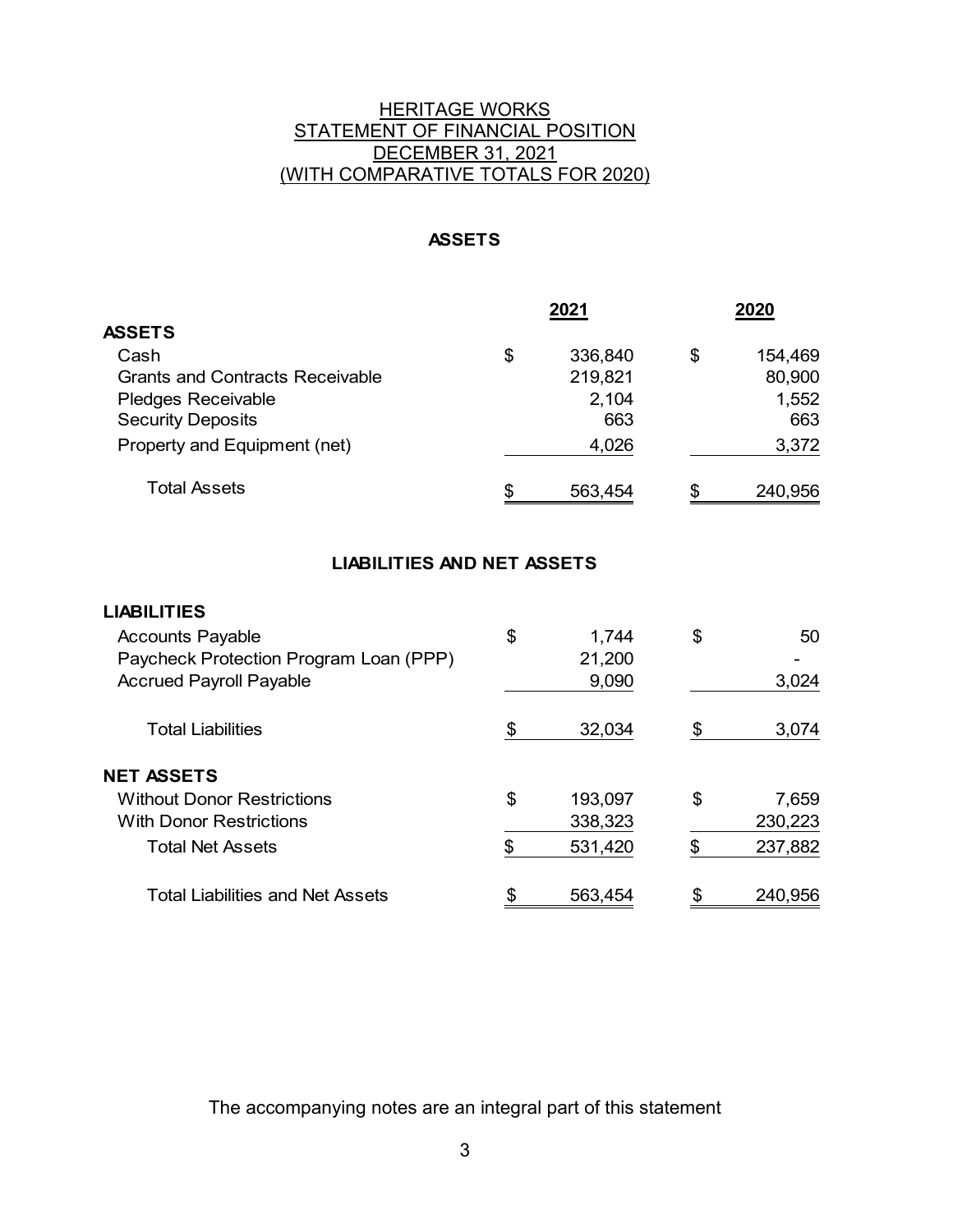# <u>HERITAGE WORKS</u> STATEMENT OF ACTIVITIES FOR THE YEAR ENDED DECEMBER 31, 2021 (WITH COMPARATIVE TOTALS FOR 2020)

|                                             |                | <b>Without Donor</b><br><b>Restrictions</b> | <b>With Donor</b><br><b>Restrictions</b> | 2021<br>Total | 2020<br>Total |
|---------------------------------------------|----------------|---------------------------------------------|------------------------------------------|---------------|---------------|
| <b>PUBLIC SUPPORT AND REVENUE</b>           |                |                                             |                                          |               |               |
| Contributions                               | $\mathfrak{S}$ | 27,884                                      | \$                                       | \$<br>27,884  | \$<br>15,567  |
| Grants                                      |                | 18,728                                      | 541,568                                  | 560,296       | 250,100       |
| <b>Program Service Fees</b>                 |                | 37,155                                      |                                          | 37,155        | 400           |
| In-kind Contributions                       |                | 61,490                                      |                                          | 61,490        | 9,128         |
| <b>Miscellaneous</b>                        |                | 6,181                                       |                                          | 6,181         | 4,239         |
| Net Assets Released from Restrictions -     |                |                                             |                                          |               |               |
| <b>Satisfaction of Program Restrictions</b> |                | 433,468                                     | (433,468)                                |               |               |
| <b>Total Public Support and Revenue</b>     | \$             | 584,906                                     | \$<br>108,100                            | \$<br>693,006 | \$<br>279,434 |
| <b>EXPENSES</b>                             |                |                                             |                                          |               |               |
| <b>Program Services</b>                     | \$             | 331,364                                     | \$                                       | \$<br>331,364 | \$<br>225,731 |
| Management and General                      |                | 44,260                                      |                                          | 44,260        | 30,606        |
| Fundraising                                 |                | 23,844                                      |                                          | 23,844        | 16,847        |
| <b>Total Expenses</b>                       | \$             | 399,468                                     | \$                                       | \$<br>399,468 | \$<br>273,184 |
| <b>Change in Net Assets</b>                 | \$             | 185,438                                     | \$<br>108,100                            | \$<br>293,538 | \$<br>6,250   |
| NET ASSETS, Beginning of Year               |                | 7,659                                       | 230,223                                  | 237,882       | 231,632       |
| NET ASSETS, End of Year                     | \$             | 193,097                                     | \$<br>338,323                            | \$<br>531,420 | \$<br>237,882 |

The accompanying notes are an integral part of this statement.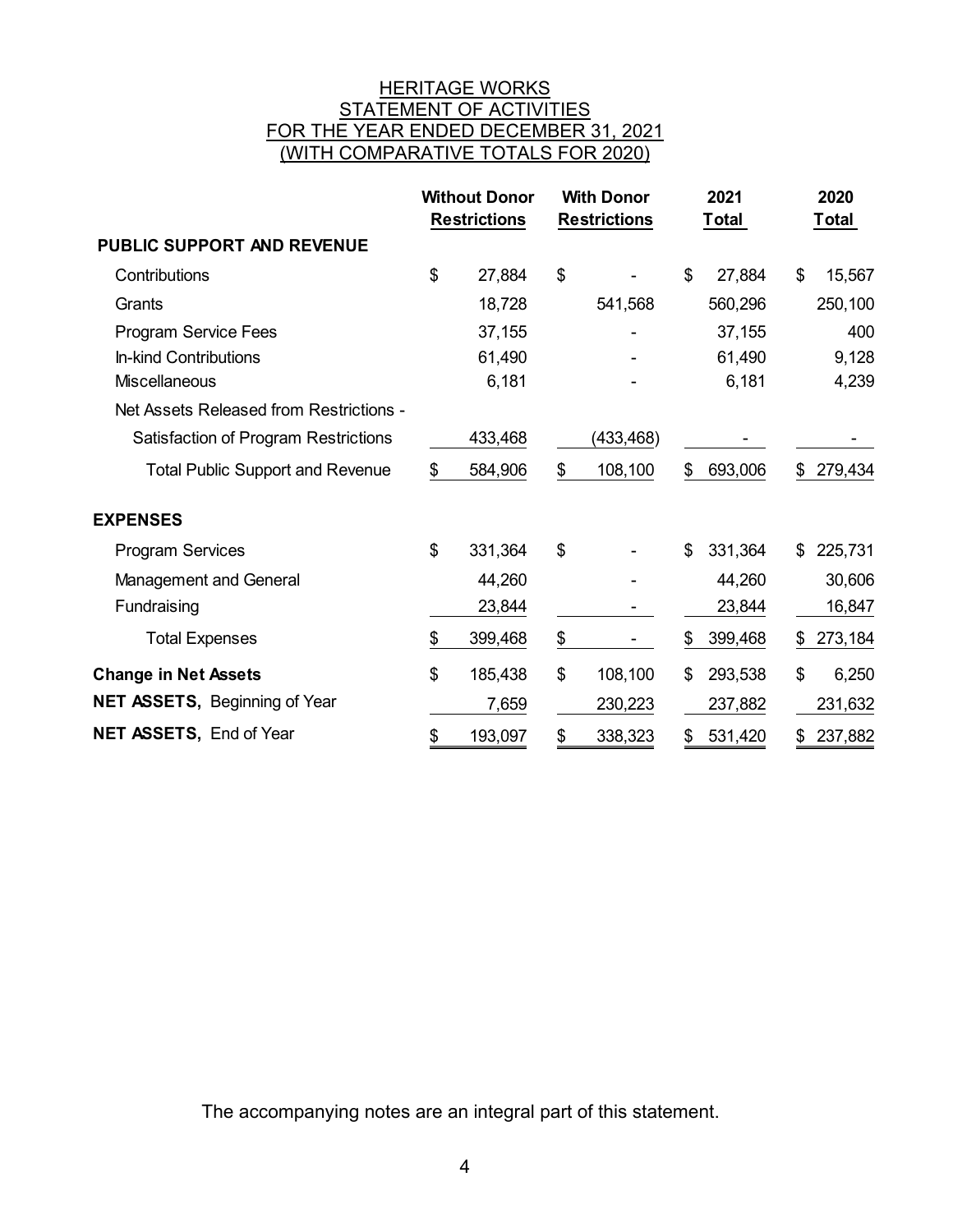### <u>HERITAGE WORKS</u> STATEMENT OF FUNCTIONAL EXPENSES FOR THE YEAR ENDED DECEMBER 31, 2021 (WITH COMPARATIVE TOTALS FOR 2020)

|                                                  |                 |     | Management |                |                    |      |              |               |
|--------------------------------------------------|-----------------|-----|------------|----------------|--------------------|------|--------------|---------------|
|                                                  | Program         | and |            |                |                    | 2021 |              | 2020          |
|                                                  | <b>Services</b> |     | General    |                | <b>Fundraising</b> |      | <b>Total</b> | <u>Total</u>  |
| Salaries and Wages                               | \$<br>91,753    | \$  | 10,795     | \$             | 5,397              | \$   | 107,945      | \$<br>91,705  |
| <b>Fringe Benefits</b>                           | 15,827          |     | 1,862      |                | 931                |      | 18,620       | 12,542        |
| <b>Payroll Taxes</b>                             | 7,140           |     | 840        |                | 420                |      | 8,400        | 6,517         |
| <b>Consultants and Professional Fees</b>         | 75,464          |     | 12,418     |                | 7,642              |      | 95,524       | 94,265        |
| <b>Consultants and Professional Fees In-Kind</b> | 29,159          |     | 4,798      |                | 2,953              |      | 36,910       | 9,128         |
| <b>Payroll Processing Fees</b>                   | 5,361           |     | 631        |                | 315                |      | 6,307        | 5,216         |
| Office                                           | 763             |     | 90         |                | 45                 |      | 898          | 422           |
| <b>Supplies</b>                                  | 13,145          |     | 1,547      |                | 672                |      | 15,465       | 3,213         |
| Telephone                                        | 2,130           |     | 251        |                | 125                |      | 2,506        | 5,266         |
| Occupancy                                        | 32,080          |     | 3,774      |                | 1,887              |      | 37,741       | 16,725        |
| Postage and Delivery                             | 121             |     | 14         |                |                    |      | 142          | 395           |
| <b>Printing and Copying</b>                      | 320             |     | 38         |                | 18                 |      | 376          | 1,695         |
| <b>Bank Service Charges</b>                      | 300             |     | 35         |                | 18                 |      | 353          | 355           |
| Advertising                                      | 2,452           |     | 289        |                | 144                |      | 2,885        | 630           |
| <b>Travel and Meetings</b>                       | 15,014          |     | 1,766      |                | 883                |      | 17,663       | 902           |
| Insurance                                        | 6,122           |     | 720        |                | 360                |      | 7,202        | 811           |
| <b>Books and Subscriptions</b>                   |                 |     |            |                |                    |      |              | 314           |
| Membership Dues                                  | 965             |     | 492        |                | 77                 |      | 1,534        | 314           |
| <b>Staff Development</b>                         | 16,200          |     | 1,906      |                | 953                |      | 19,059       | 1,759         |
| <b>Bad Debt</b>                                  |                 |     |            |                |                    |      |              | 8,670         |
| Software In-Kind                                 | 5,508           |     | 648        |                | 324                |      | 6,480        |               |
| <b>Miscellaneous</b>                             | 10,362          |     | 1,219      |                | 610                |      | 12,191       | 11,072        |
| Subtotal                                         | \$<br>330,286   | \$  | 44,133     | $\mathfrak{P}$ | 23,781             | \$   | 398,201      | \$<br>271,916 |
| Depreciation and Amortization                    | 1,078           |     | 127        |                | 63                 |      | 1,268        | 1,268         |
| <b>Total Expenses</b>                            | \$<br>331,364   | \$  | 44,260     | \$             | 23,844             | \$   | 399,469      | \$<br>273,184 |

The accompanying notes are an integral part of this statement.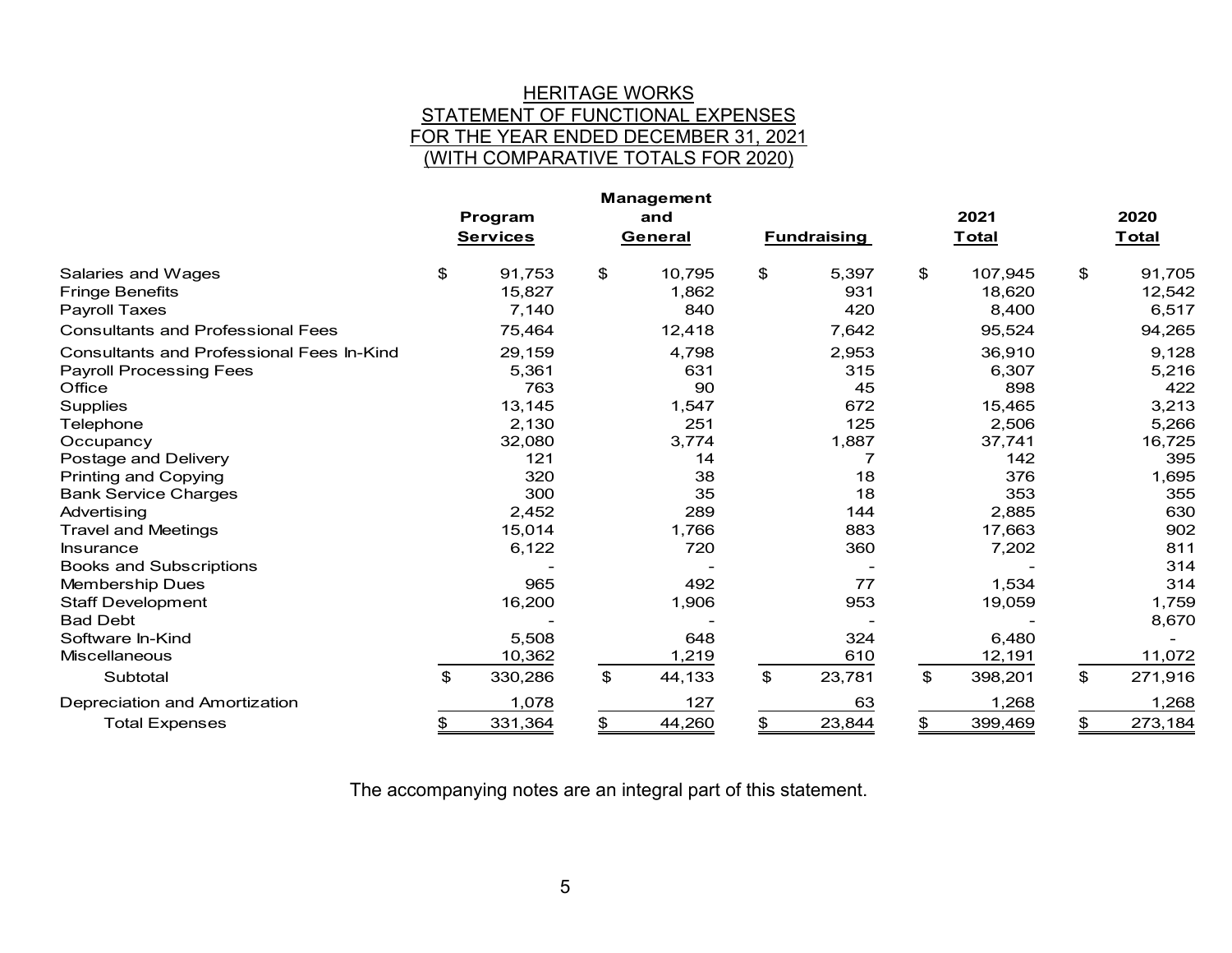## <u>HERITAGE WORKS</u> STATEMENT OF CASH FLOWS FOR THE YEAR ENDED DECEMBER 31, 2021 (WITH COMPARATIVE TOTALS FOR 2020)

| <b>CASH FLOWS FROM OPERATING ACTIVITIES</b>                                                                                          | 2021           | 2020          |
|--------------------------------------------------------------------------------------------------------------------------------------|----------------|---------------|
| <b>Change in Net Assets</b><br>Adjustments to Reconcile Change in Net Assets to Cash<br>Provided by (Used for) Operating Activities: | \$<br>293,538  | \$<br>6,250   |
| Depreciation and Amortization                                                                                                        | 1,268          | 1,268         |
| Change in Grants and Contracts Receivable                                                                                            | (138, 921)     | 79,550        |
| Change in Pledges Receivable                                                                                                         | (552)          | 3,088         |
| Change in Prepaid Expenses and Advances                                                                                              |                | 80            |
| Change in Accounts Payable                                                                                                           | 1,694          | (2, 514)      |
| Change in Accrued Payroll Payable                                                                                                    | 6,066          | (1,013)       |
| Net Cash Provided by (Used for) Operating Activities                                                                                 | \$<br>163,093  | \$<br>86,709  |
| <b>CASH FLOWS FROM INVESTING ACTIVITIES</b>                                                                                          |                |               |
| Purchase of Property and Equipment                                                                                                   | \$<br>(1, 922) | \$<br>(148)   |
| Net Cash Used for Investing Activities                                                                                               | \$<br>(1, 922) | \$<br>(148)   |
| <b>CASH FLOWS FROM FINANCING ACTIVITIES</b>                                                                                          |                |               |
| Paycheck Protection Program Loan (PPP)                                                                                               | \$<br>21,200   | \$            |
| Net Cash Provided by Investing Activities                                                                                            | \$<br>21,200   | \$            |
| Increase (Decrease) in Cash                                                                                                          | \$<br>182,371  | \$<br>86,561  |
| <b>CASH, Beginning of Year</b>                                                                                                       | 154,469        | 67,908        |
| <b>CASH, End of Year</b>                                                                                                             | \$<br>336,840  | \$<br>154,469 |

The accompanying notes are an integral part of this statement.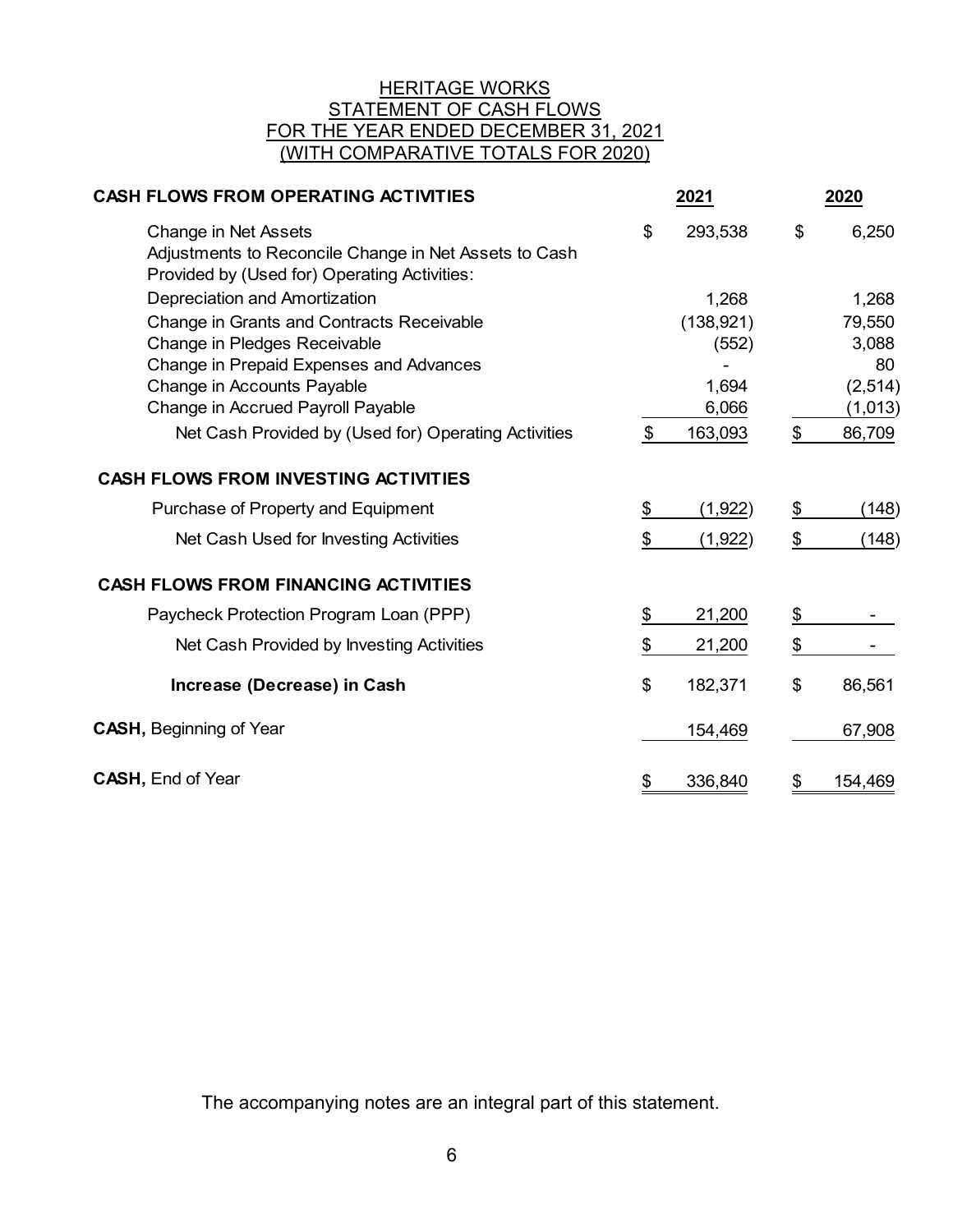# (1) **ORGANIZATION**

Heritage Works is a Michigan nonprofit corporation, organized exclusively for charitable and educational purposes more specifically to promote youth and community development through cultural traditions, arts, and education. The program and supporting services rendered by the Corporation are described below:

### Program Services

The Corporation's major programs are Youth Works and Community Works. Descriptions and specific program activities are:

**Youth Works:** The Corporation serves the metro Detroit area by providing activities that use expressive traditions to promote youth and academic development and success. Youth Works includes:

- I. **Heritage In School:** Is an arts education and cultural enrichment program for youth in grades Kindergarten though 12<sup>th</sup> grade. Through dance, music, visual arts, and folklore activies as well as field trips and culminating events, participating youth explore the expressive traditions of different ethnic groups, and consider the practices and traditions that shape their own lives as well. The goal of Heritage School is to promote positive academic and youth development through cultural exploration and enrichment, arts skills, knowledge development, and intercultural understanding.
- II. **Work Arts:** An outgrowth of our ensemble program, provides work experiences to youth and young adults interested in creative careers. This program provides work experience, network development, skill and tool development and wages. The primary goals are to promote job readiness as well as knowledge, skills and tools central to career success.

 **Community Works:** The Corporation serves the metro Detroit area by providing activies that use cultural arts in innovative ways to address the needs of our communities. Community Works meets the demand for experiences that ignite the spirit, promote a fuller sense of culture, and inspire joy and understanding. Community Works includes: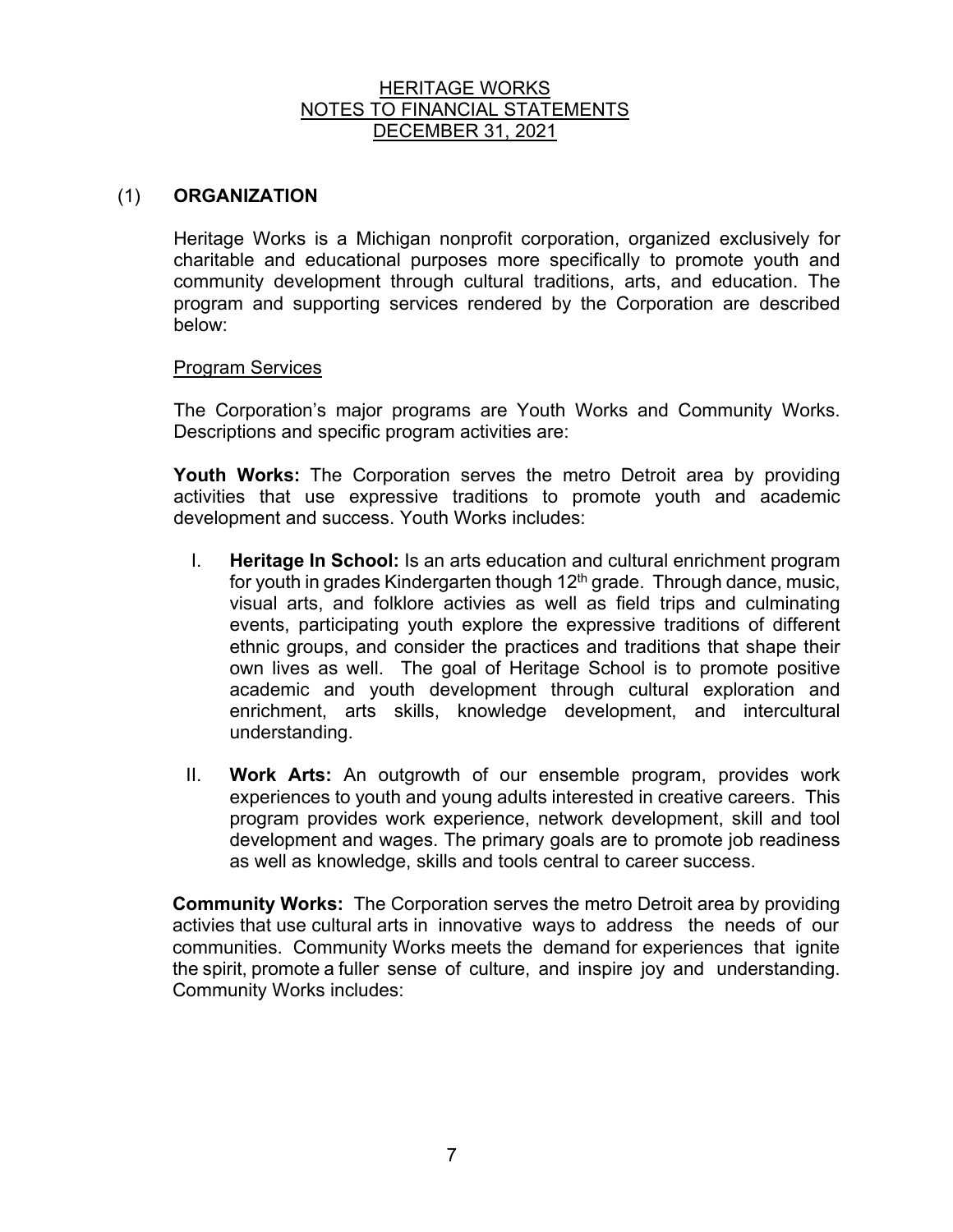# (1) **ORGANIZATION** (cont'd)

- I. **Visiting Artists and Tradition Bearers (VATB)** engages visiting tradition bearers and master artist with local residents, artists and/or educators. Through residencies, workshops, salons, festival areas, and performances, this programming provides access to experiences that promote cultural insight, cross-cultural exchange, and professional development. These activities also provide a venue for local artists to share and create work with visiting tradition bearers.
- II. **Storyscaping**, a creative engagement and place making initiative, uses arts and culture-based methodologies to engage residents and stakeholders in transforming their communities. This initiative has engaged residents in the development of a community garden, a pocket park at the corner of Rosa Parks and M.L. Junior Boulevard, residentdriven design guidelines, a feasibility study, and a neighborhood cultural amenities plan.

# Supporting Services

Management and General encompass all activities necessary for overall planning, direction and management of the Corporation. Fundraising expense is a subgroup of a nonprofit's supporting activities expenses. This functional expense classification is used for fundraising activities including fundraising campaigns, mailings for funds from supporters, and other solicitations for contributions.

# (2) **SUMMARY OF SIGNIFICANT ACCOUNTING POLICIES**

# Principles of Reporting

Effective January 1, 2021, the Corporation adopted Financial Accounting Standards Board ("FASB") Accounting Standards Updated ("ASU") 2016-14 Codification Topic 606, Revenue from Contracts with Customers, as amended, supersedes or replaces nearly all GAAP revenue recognition guidance. These standards establish a new contract and control-based revenue recognition model, change the basis for deciding when revenue is recognized over time or a point in time, and expand disclosures about revenue. Management has assessed the various revenue streams of the Corporation and determined that the new standard did not impact the amount or timing of revenue recognized.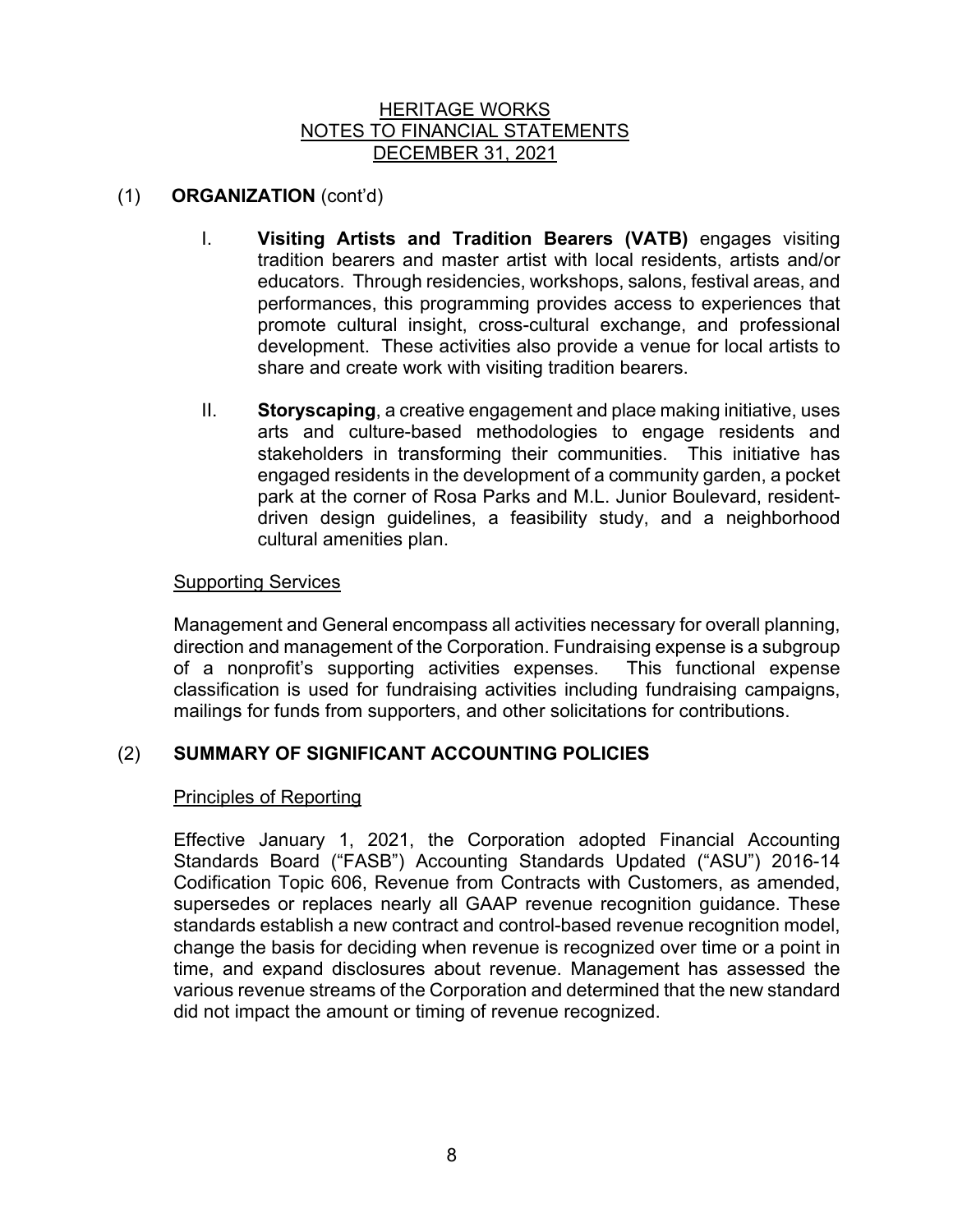# HERITAGE WORKS NOTES TO FINANCIAL STATEMENTS DECEMBER 31, 2021 (Continued)

# (2) **SUMMARY OF SIGNIFICANT ACCOUNTING POLICIES** (cont'd)

### Basis of Accounting

The accompanying financial statements were prepared using the accrual method of accounting in accordance with accounting principles generally accepted in the United States of America.

### Revenue Recognition

The Corporation recognizes revenue based on the existence or absence of an exchange transaction. The Corporation recognizes revenue from exchange transactions when it satisfies a performance obligation by providing a service to a customer or member or by transferring control over a product to a customer or member.

Revenue from non-exchange transactions consist of the following:

• Contributions of cash and promises to give – gifts received without donor stipulations are reported as revenue and net assets without donor restrictions. Gifts received with a donor stipulation that limits their use are reported as revenue and net assets with donor restrictions. When a donor-stipulated time restriction ends, or purpose restriction is accomplished, net assets with donor restrictions are reclassified to net assets without donor restrictions and reported in the statement of activities as net assets released from restrictions. Contributions that are originally restricted by the donor and for which the restriction is met in the same time period are recorded as revenue and net assets without donor restriction. Conditional promises are not recognized until they become unconditional, that is when the conditions on which they depend are substantially met.

Revenue that has characteristics of both exchange and non-exchange transactions consist of the following:

• Special event revenue – recognized equal to the cost of direct benefits to donors, and contribution revenue for the difference.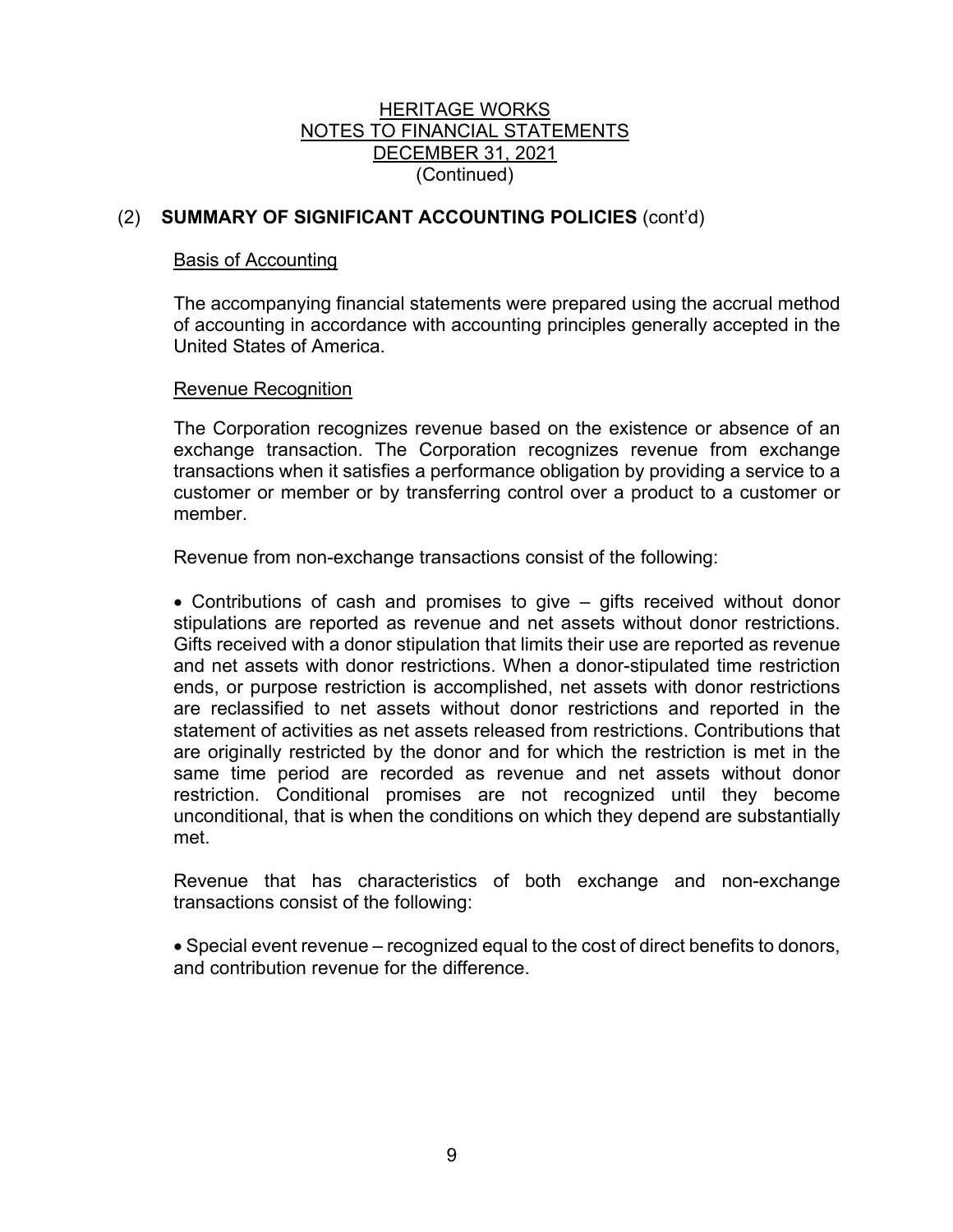# HERITAGE WORKS NOTES TO FINANCIAL STATEMENTS DECEMBER 31, 2021 (Continued)

# (2) **SUMMARY OF SIGNIFICANT ACCOUNTING POLICIES** (continued)

### Allocation of Expenses

In the Statement of Functional Expenses, directly identifiable expenses are charged to program and supporting services based on specific identification. Indirect expenses have been allocated between various program and supporting services on the basis of periodic expense studies.

### Property and Equipment

Property and equipment are stated at cost or fair value at the date the items were donated. Depreciation and amortization of property and equipment is provided over the estimated useful lives of the assets on the straight-line basis. Property and equipment that have a cost of \$1,000 or greater are capitalized.

### Use of Estimates

The preparation of financial statements in conformity with accounting principles generally accepted in the United States of America requires management to make estimates and assumptions that affect the reported amounts of assets and liabilities at the date of the financial statements and the reported amounts of revenues and expenses during the reported period. Actual results could differ from those estimates.

# (3) **TAX-EXEMPT STATUS**

The Corporation is exempt from Federal income taxes under Section 501(c)(3) of the Internal Revenue Code.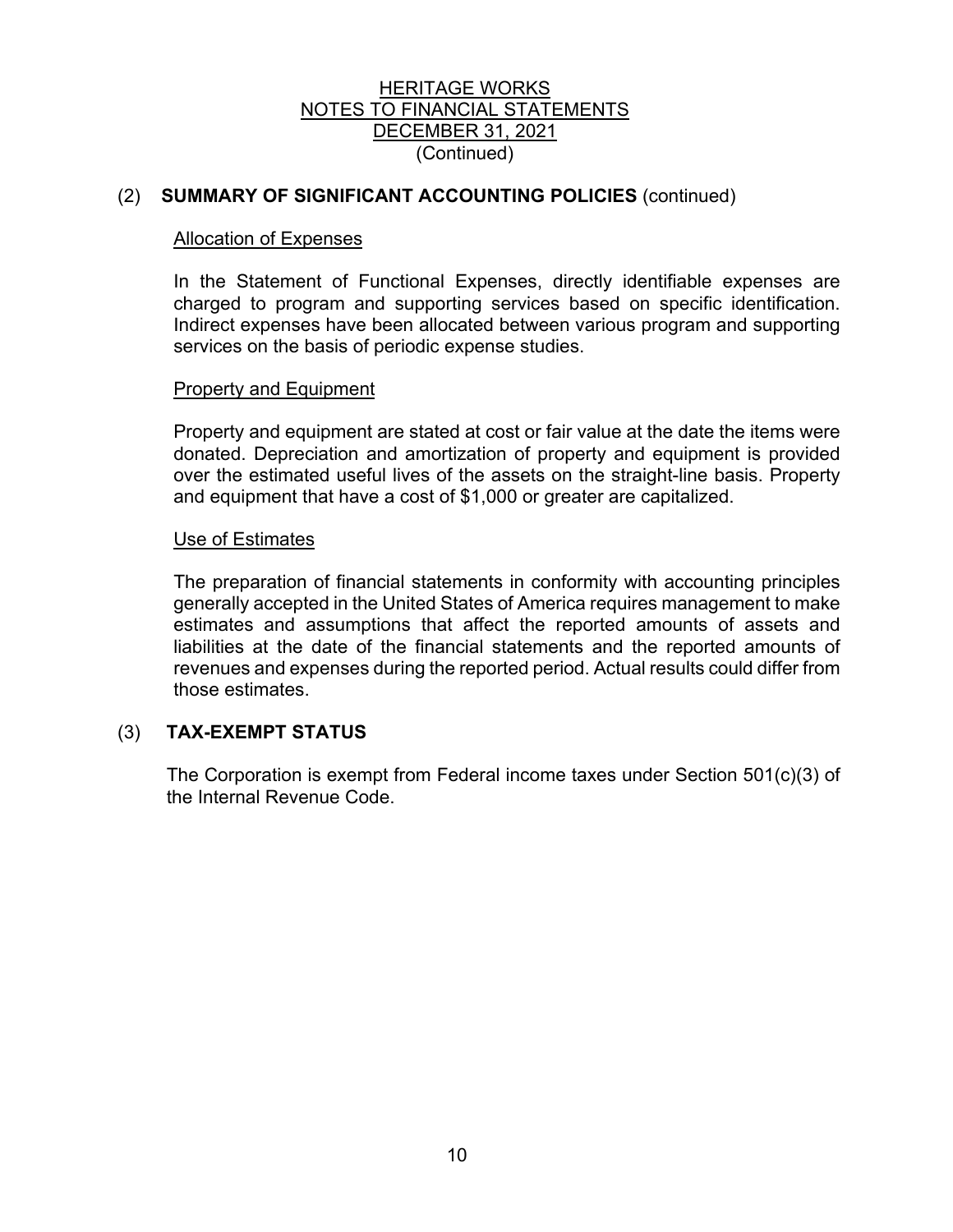# HERITAGE WORKS NOTES TO FINANCIAL STATEMENTS DECEMBER 31, 2021 (Continued)

# (4) **AVAILABILITY AND LIQUIDITY**

The following represents the Corporation's financial assets at December 31, 2021:

| \$ | 336,840 |
|----|---------|
|    | 219,821 |
|    | 2,104   |
| S  | 558,765 |
|    |         |
|    |         |
|    |         |
|    | 338,323 |
|    |         |
|    |         |
|    | 220.442 |
|    |         |

# (5) **CONCENTRATION OF CREDIT RISK**

Financial instruments which potentially subject the Corporation to concentrations of credit risk consist of cash deposits in a checking account.

The carrying amount of cash at December 31, 2021 was \$336,090 and the bank balance was \$330,397 of which \$80,397 was not insured by the FDIC.

# (6) **PLEDGES RECEIVABLE**

Pedges receivable of \$2,104 represent unconditional promises to give as of December 31, 2021.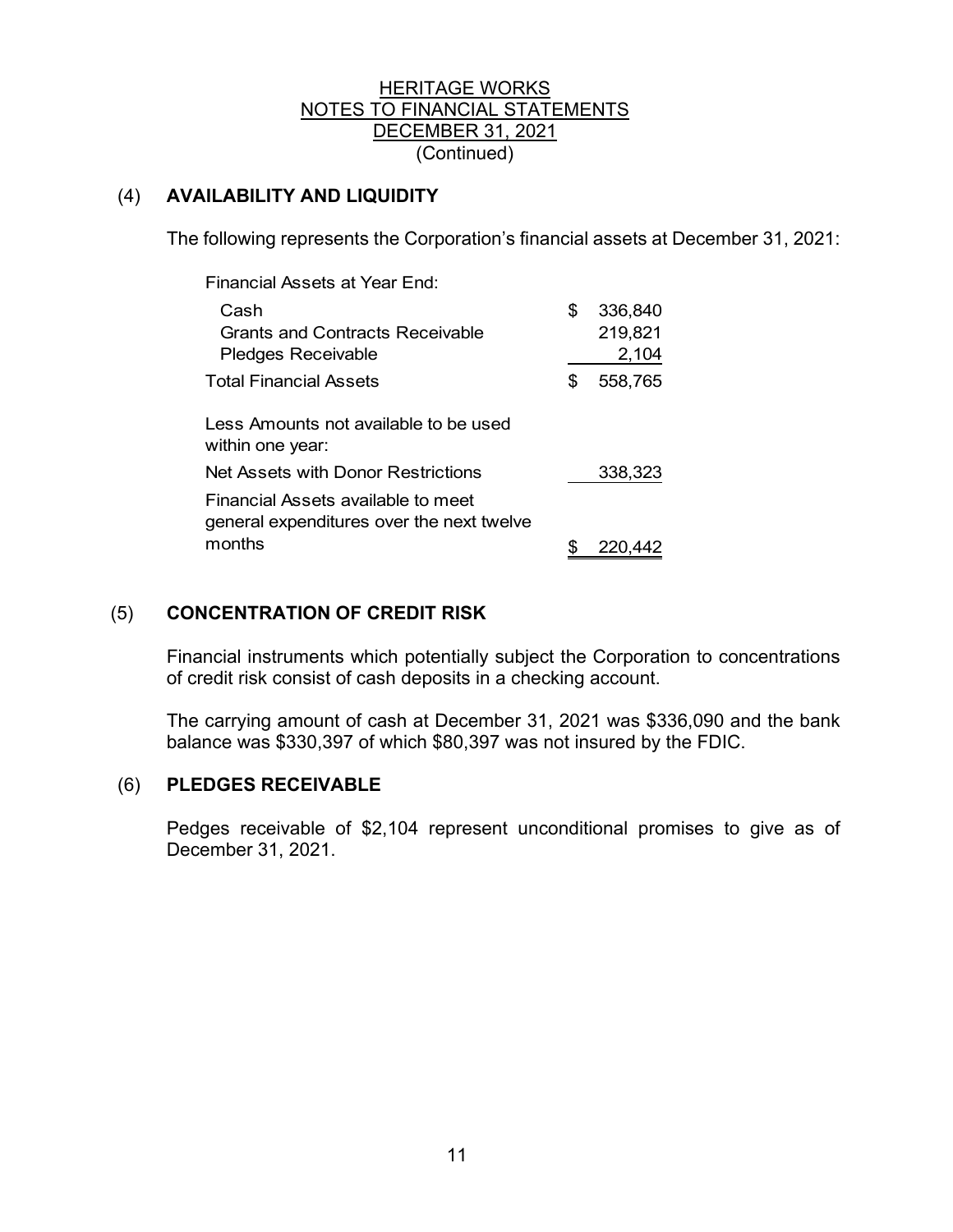# (7) **GRANT AND CONTRACTS RECEIVABLE**

Grants and contracts receivable at December 31, 2021 consist of the following:

| City of Detroit Block Grant (CDBG)         | \$<br>72,121 |
|--------------------------------------------|--------------|
| <b>Children's Foundation</b>               | 5,100        |
| Burton Zipser and Sandra Zipser Foundation | 25,000       |
| McGregor Fund                              | 100,000      |
| <b>Connect Detroit</b>                     | 8,700        |
| Downtown Detroit Partnership               | 400          |
| <b>Charles H Wright MAAH</b>               | 7,750        |
| National Black Child Development Institute | 750          |
| Total                                      |              |

An allowance for uncollectible accounts was not considered necessary at December 31, 2021.

# (8) **PROPERTY AND EQUIPMENT**

A summary of property and equipment at December 31, 2021 is as follows:

|                                                                                | <b>Beginning</b><br><b>Balance</b> |                                   | <b>Additions</b> |                  | <b>Retirements</b> |  | Ending<br><b>Balance</b> |                                   |
|--------------------------------------------------------------------------------|------------------------------------|-----------------------------------|------------------|------------------|--------------------|--|--------------------------|-----------------------------------|
| Land<br>Computers<br>Leasehold Improvements<br>Furniture, Fixtures & Equipment | \$                                 | 1,924<br>3,522<br>4,596<br>18,777 | \$               | 1,922            | \$                 |  | \$                       | 1,924<br>5,444<br>4,596<br>18,777 |
| Subtotal<br>Less: Accumulated<br>Depreciation and Amortization                 | \$                                 | 28,819<br>(25,447)                | \$               | 1,922<br>(1,268) | \$                 |  |                          | \$30,741<br>(26,715)              |
| Property and Equipment, Net of<br>Accumulated Depreciation and<br>Amortization |                                    | 3,372                             |                  | 654              |                    |  |                          | 4,026                             |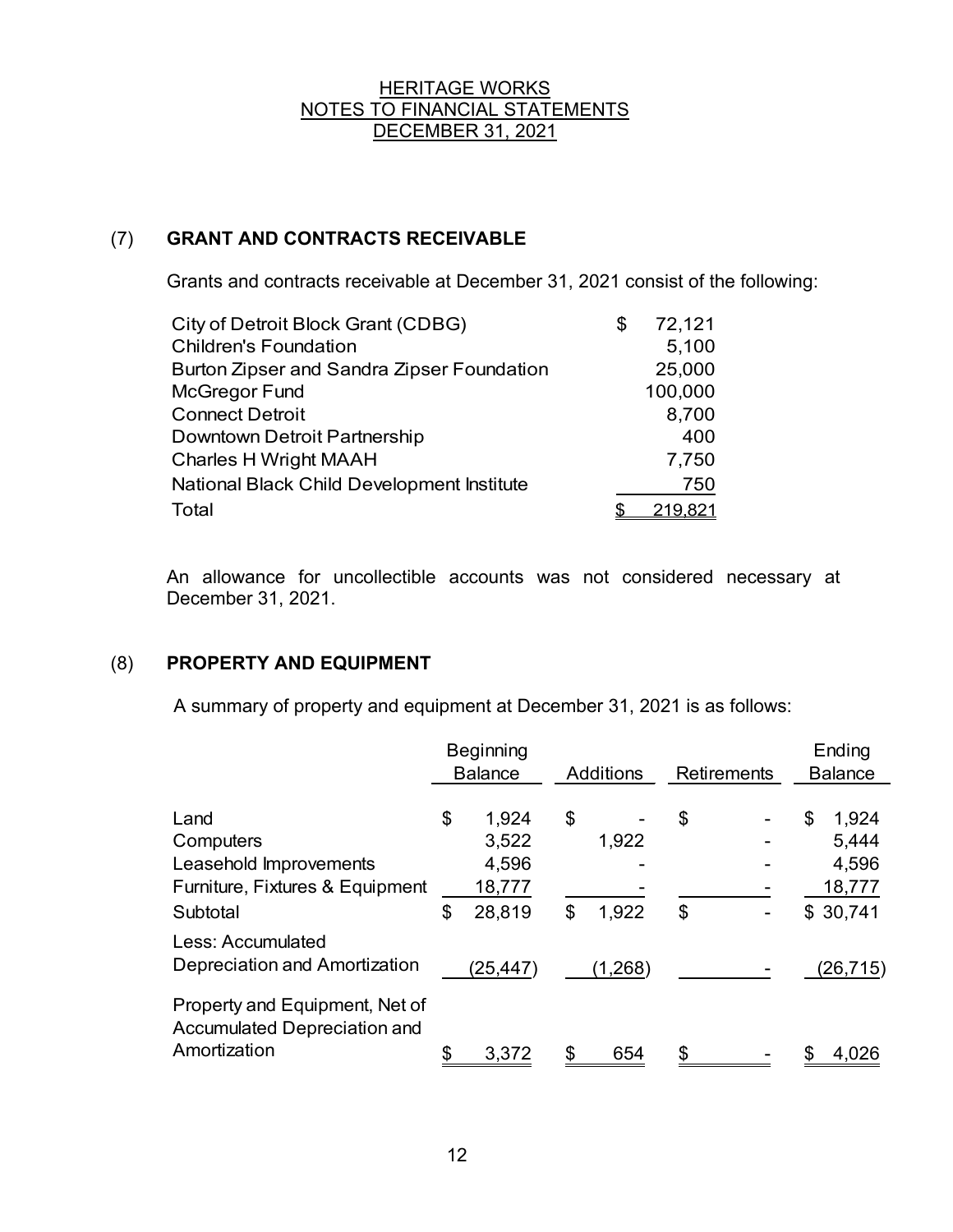# (9) **NET ASSETS WITH DONOR RESTRICTIONS**

The following Net Assets With Donor Restrictions are net assets that contain donor-imposed restrictions that expire upon the passage of time or once specific actions are undertaken by Heritage Works:

| McGregor Fund                               | \$<br>200,000 |
|---------------------------------------------|---------------|
| <b>Kresge Foundation</b>                    | 58,323        |
| Community Foundation for Southeast Michigan | 55,000        |
| Burton Ziper and Sandra Ziper Foundation    | 25,000        |
|                                             | 338,323       |

# (10) **NET ASSETS RELEASED FROM DONOR RESTRICTIONS**

The following Net Assets Without Donor Restrictions are net assets that were released during the year ended December 31, 2021, by incurring expenses satisfying the restricted or time purposes or by occurrence of events specified by grantor:

| McGregor Fund                       | \$<br>16,600 |
|-------------------------------------|--------------|
| The Children's Foundation           | 5,798        |
| <b>City of Detroit</b>              | 72,121       |
| <b>Connect Detroit</b>              | 1,950        |
| <b>Kresge Foundation</b>            | 60,177       |
| <b>Ford Motor</b>                   | 57,692       |
| <b>Fisher Foundation</b>            | 51,386       |
| <b>Arts Midwest</b>                 | 48,951       |
| <b>Pearls of Service</b>            | 200          |
| Detroit Economic Growth Association | 10,000       |
| Art Space                           | 6,000        |
| <b>LISC</b>                         | 45,000       |
| National Endowment for the Arts     | 39,593       |
| <b>MCACA</b>                        | 18,000       |
|                                     | 433,468      |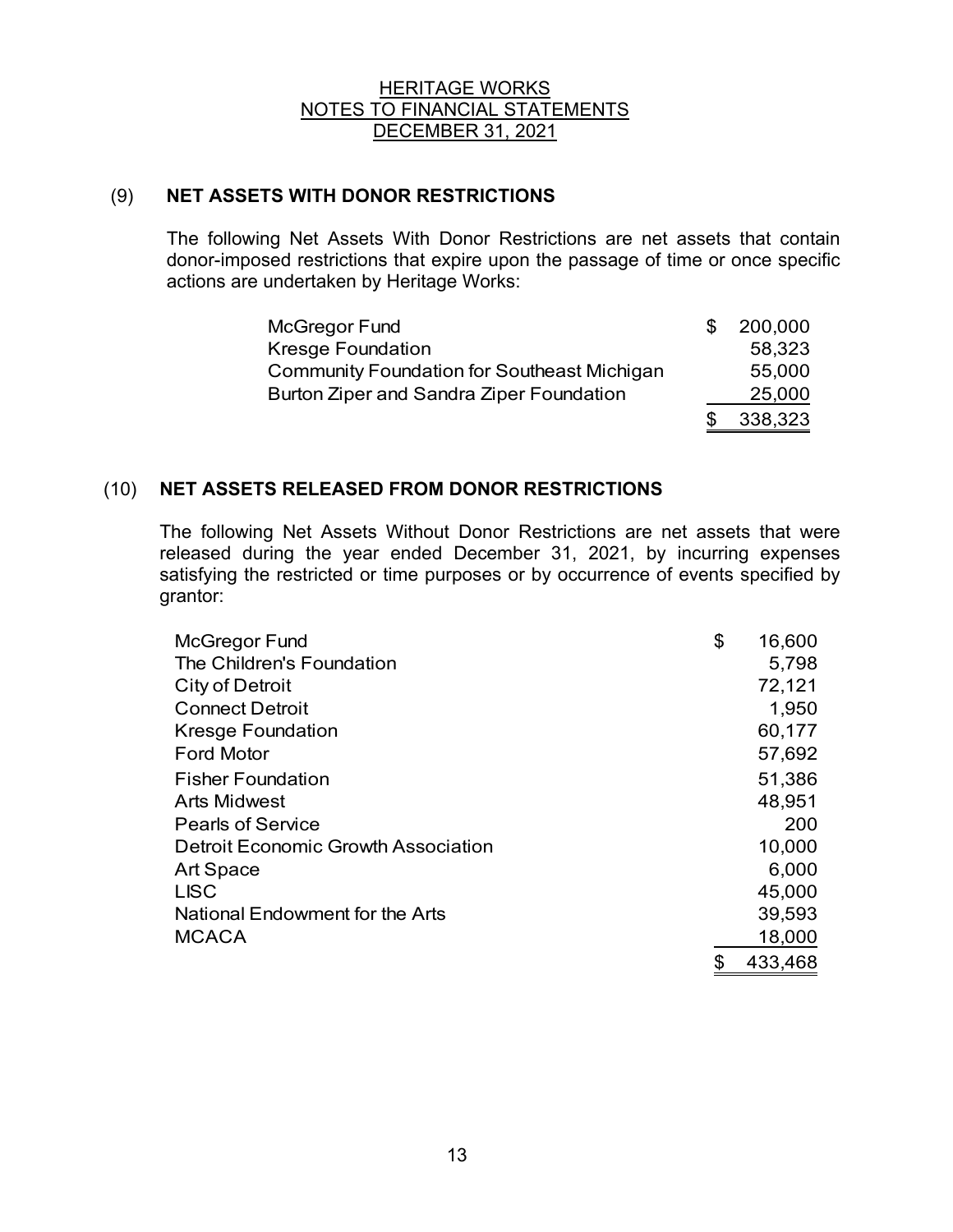# (11) **LEASES**

The Corporation signed a lease agreement for office space covering the period April 1, 2021 to March 31,2022. The lease requires monthly payments of \$945. Future minimum lease payments are as follows:

| Year  | Amount |       |  |  |  |  |
|-------|--------|-------|--|--|--|--|
| 2022  | \$     | 2,835 |  |  |  |  |
| Total | \$     | 2,835 |  |  |  |  |

# (12) **RETIREMENT 401K SAVINGS PLAN**

 The Corporation participates in a 401K Profit Sharing Retirement Savings Plan. Any employee meeting the age requirements and completed one year of service is eligible to participate in the plan. The Corporation may contribute a discretionary matching amount on behalf of each participant. During the year ended December 31, 2021, the Corporation made a 401K matching contribution of \$2,994.

# (13) **PAYCHECK PROTECTION PROGRAM LOAN**

On January 26, 2021, the Corporation received a \$21,200 Paycheck Protection Program loan from Comerica Bank at 1% interest to be paid over 5 years. The loan is subject to partial or full forgivenss, the terms of which are dictated by the Small Business Act (SBA).

# (14) **COMPARATIVE TOTALS**

The financial statements include certain prior year summarized comparative information in total. Such information does not include sufficient detail to constitute a presentation in conformity with generally accepted accounting principles. Accordingly, such information should be read in conjunction with the Corporation's financial statements for the year ended December 31, 2021.

# (15) **SUBSEQUENT EVENTS**

 Subsequent events have been evaluated through April 9, 2022, which is the date the financial statements were available to be issued. Events occurring after that date have not been evaluated to determine whether a change in the financial statements would be required.